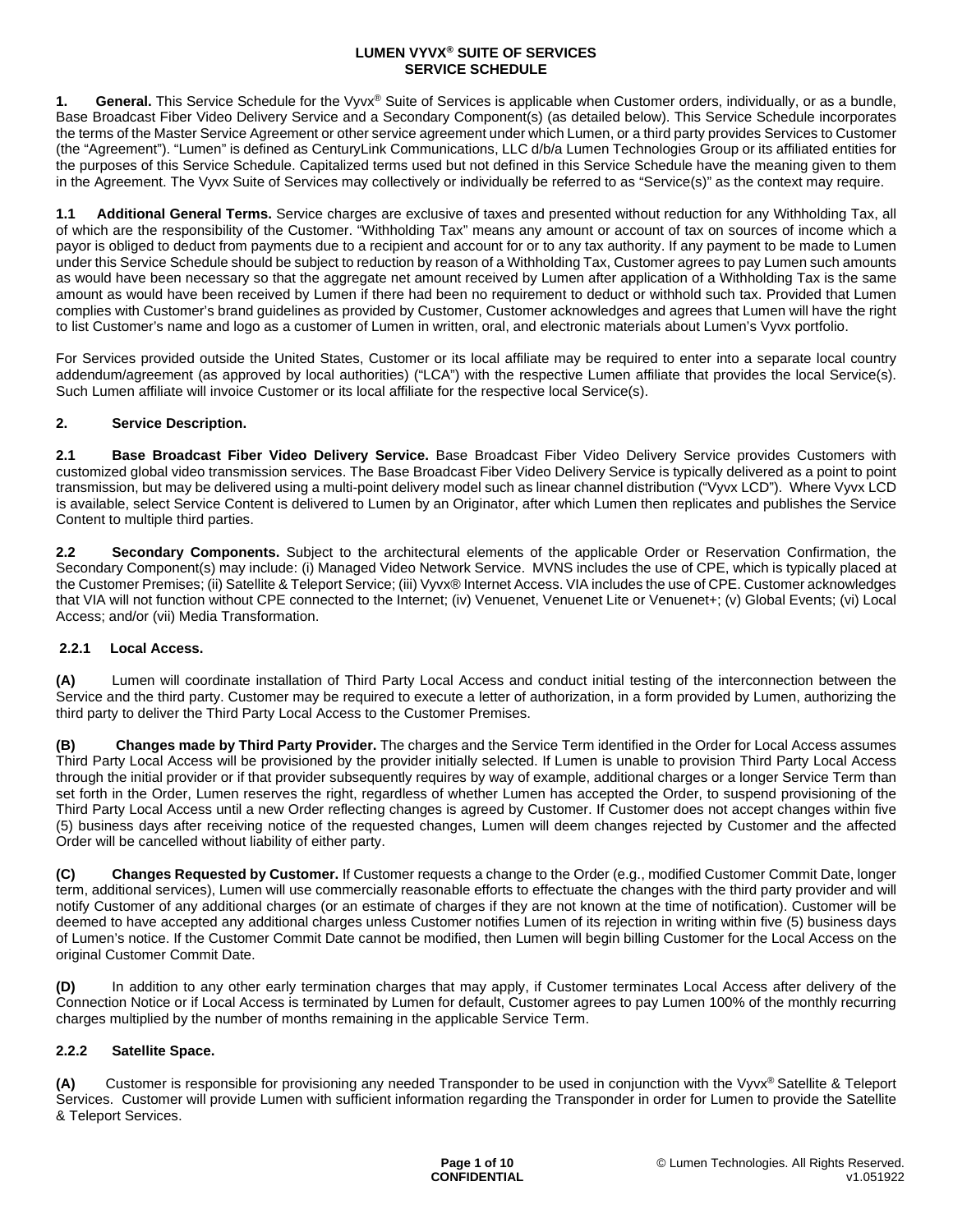**(B)** Lumen may arrange for a Transponder upon Customer request. Customer agrees to comply with additional third-party terms and conditions that may apply to the Transponder only, which terms are incorporated by reference. Lumen reserves the right, upon thirty days' advance notice, to change the specific Transponder (if arranged by Lumen), Teleport or production facilities; provided that any change will be to a comparable service, with similar technical characteristics and operational conditions. If the Transponder is preempted by a third-party satellite service provider as a result of satellite failure or otherwise, Lumen reserves the right to immediately discontinue the provision of applicable Satellite & Teleport Services upon as much notice as reasonably practical.

**(C)** Demarcation points and the manner of transmission for Satellite & Teleport Services are set forth in the Order or Reservation Confirmation. Customer is solely responsible for (i) delivery of its signal to the Beginning Demarcation Point and for receiving its signal from the Ending Demarcation Point and (ii) receiving any signal from any satellite(s), including all downlink equipment necessary for reception of the satellite signal, at locations other than the Teleport.

# **2.3 Space; Customer Responsibilities; CPE; Software.**

**2.3.1** If Customer requires space and power at a Teleport for Customer Equipment, Customer may only use the space and power in conjunction with the Satellite & Teleport Service; any other use is strictly prohibited. Any request for space and power and placement of Customer Equipment at any other Lumen facility is subject to separate terms and conditions.

**(A) Access.** Customer will provide Lumen with a written list of Authorized Representatives. Lumen may, immediately and without prior notice, deny access to any person whose name is not on Customer's list and/or revoke the access of any individual to a Teleport for reasonable cause. Lumen, at its sole discretion will have the right to re-configure, or relocate Customer Equipment either (i) within a Teleport without prior notice; or (ii) to a different Teleport upon at least thirty days prior written notice. Certain locations may require prearranged escorted access.

**(B)** Within 10 days following the expiration or termination of the applicable Service Term, Customer will remove all Customer Equipment and surrender space in the same condition as existed when Customer Equipment was initially installed, reasonable wear and tear excepted. If Customer fails to remove the Customer Equipment within the 10-day period, Lumen or the applicable third party provider may deem the equipment abandoned, disconnect and store, return or dispose of Customer Equipment without prior notice, without liability and at Customer expense, including any costs and expenses resulting from returning the space to original condition. Lumen will not be obligated to release Customer Equipment unless Customer has paid all outstanding amounts owed under this Service Schedule (including storage fees).

**(C)** Without limiting Customer's liability or indemnification obligations, Customer, at its own cost, will carry and maintain the insurance coverage listed below with insurers having a minimum "Best's" rating of A-VII at all times during the Service Term. Customer will require its subcontractors and agents who have access to the Teleport to maintain the same insurance. Insurance coverage will consist of: (a) Commercial General Liability insurance must cover claims for bodily injury, death, personal injury or property damage (including loss of use) occurring or arising out of use or occupancy of the Teleport. The limits of insurance will be no less than \$2,000,000 each occurrence and \$5,000,000 general aggregate; (b): Workers' Compensation insurance with statutory limits as required in the state(s) of operation must cover any Authorized Representative, even if not required by statute. Employer's Liability or "Stop Gap" insurance must have limits of no less than one million dollars (\$1,000,000) for each incident; (c) Commercial Automobile Liability insurance must cover all of Customer's owned, non-owned and hired motor vehicles used in connection with the Teleport, with limits of at least one million dollars (\$1,000,000) per occurrence for bodily injury and property damage; and (d) "All Risk" property insurance with respect to real property, personal property or equipment owned in the Teleport for its full replacement value. Notwithstanding anything to the contrary, Customer waives all rights of recovery, claim, action or cause of action against Lumen, its agents (including partners, both general and limited), trustees, officers, directors, agents and employees, for any loss or damage that may occur to the Teleport, or any improvements to the Teleport, or any property in the Teleport, arising from any cause covered by any insurance carried by Customer, including negligence of Lumen. Customer will cause its respective insurers to issue appropriate waiver of subrogation rights endorsements to all property insurance policies carried in connection with the Teleport or its contents. Customer may obtain the insurance limits required in this Service Schedule through any combination of primary and excess or umbrella liability insurance. Upon request, Customer will provide evidence to Lumen of insurance prior to occupancy and upon any renewal of insurance during the Service Term. The evidence of insurance will provide that Lumen be added as an additional insured with respect to the coverage required under this Service Schedule, and that coverage is primary and not in excess of, or contributory with, any other valid and collectible insurance purchased or maintained by Customer, subject to the indemnification provisions below. Customer may self-insure the types and amounts of insurance listed above if Customer sustains total stockholder equity or net worth of no less than one hundred million dollars (\$100,000,000) and the Customer's program of self-insurance providing protections to Lumen is no less than those set forth above.

**(D)** Customer will defend Lumen from and against any and all claims, or actions, directly or indirectly arising from or relating to any death, personal injury or property loss or damage, including loss of or misuse of access codes/cards that is alleged to have been caused by any Customer Equipment at the Teleport or acts or omissions of Customer or its Authorized Representatives, except to the extent caused by Lumen's gross negligence or willful misconduct. Customer will also pay any costs of settlement or any damages finally awarded by a court of competent jurisdiction against Lumen and payable to such third party as a result of such claim or action.

**2.3.2 CPE.** Where Customer requests Lumen install CPE on Customer Premises, the following terms and conditions will apply.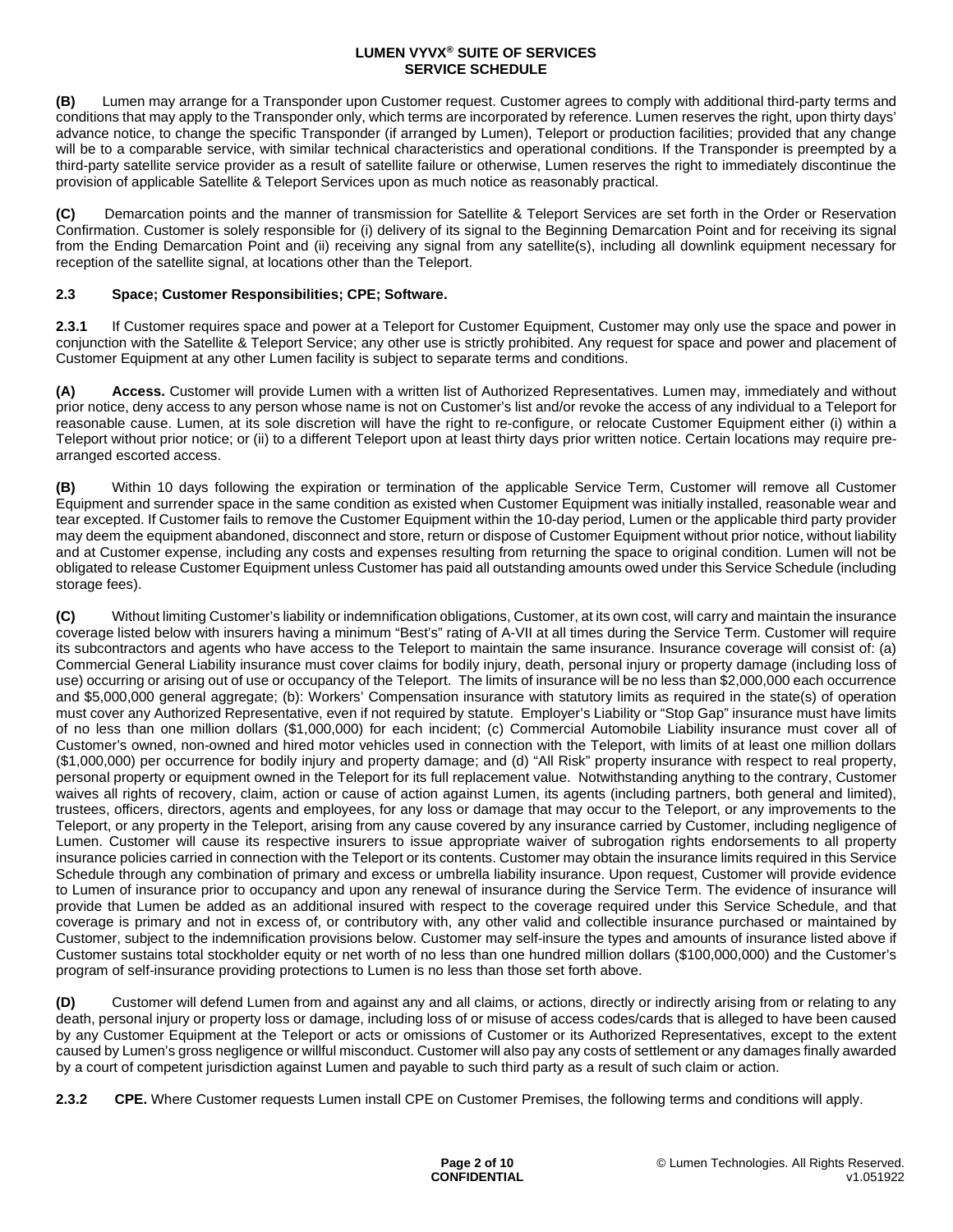**(A)** Lumen or in certain jurisdictions, a Lumen supplier will hold title to the CPE. Customer will keep all CPE free of distress and liens and will not allow any liens, encumbrances, or claims to be levied against the CPE.

**(B)** Customer will not: (i) sell, assign, sublet, pledge or part with possession or control of CPE or any interest therein; (ii) change, remove or obscure any labels, plates or insignia, lettering or other markings placed on the CPE; (iii) repair, replace or make physical modifications to CPE without written authorization from Lumen or Lumen's supplier; (iv) directly connect or allow the direct connection of any CPE to any local access except as previously approved by Lumen or Lumen's supplier; (v) alter, disconnect or move the CPE from Customer's delivery address unless otherwise approved in writing by Lumen; or (vi) modify, decompile, unlock, reverse-engineer, disassemble, incorporate or use in any other works, create derivatives of, or copy any portion of, or otherwise translate the CPE and/or the associated software or attempt to reconstruct or discover any source code, underlying ideas, algorithms, file formats or programming interfaces of the CPE by whatever means.

**(C)** Customer will: (i) ensure proper environmental conditions as recommended by Lumen, its suppliers or the CPE manufacturers and that exterior surfaces are kept clean and in good condition; (ii) provide Lumen, and/or its suppliers with reasonable access to CPE for inspection and maintenance; (iii) assure Customer Premises are secure and comply with safety and health standards consistent with industry standards; (iv) comply with all license terms applicable to any software supplied with the CPE; (v) insure the CPE against loss from damage or theft; (vi) maintain adequate security policies and procedures for the CPE, network or applications which interface with the CPE; (vii) timely provide Lumen and its suppliers with any needed Customer completed import/export documentation and undertakings (including but not limited to acting as the importer of record if requested by Lumen or its suppliers); and (viii) inform Lumen as quickly as possible and in not less than 24 hours following damage to CPE, including during pre-installation storage. Except for damages caused by Lumen or its supplier, Customer will, within 30 days of invoice, reimburse Lumen for (i) replacement value of CPE as new at then current prices if CPE is not capable of repair, or (ii) the repair cost. Communications related to CPE will be conducted in English.

**(D)** Customer will cooperate with Lumen to provide a target installation date and to assure that Customer meets the CPE installation site-readiness requirements as of the agreed date. If Lumen or its suppliers cannot complete installation due to Customer's failure to perform site readiness or Customer's unavailability to complete installation on the target installation date as planned, Lumen may commence billing as of the target installation date and Lumen may charge Customer at its standard rates for any revisits. If CPE is to be delivered to a Customer Premise in advance of the target installation date, Customer will have an authorized representative sign for delivery of such CPE and Customer will securely store CPE until installation is completed.

**(E)** Upon termination, Customer will cooperate with Lumen to either, at Lumen's option, (a) provide Lumen or its designee access to enable the de-installation and removal of CPE or (b) package the CPE in shipping materials provided by Lumen and ship CPE to the location identified by Lumen at Lumen's cost. In either case, Customer will surrender the CPE in good condition, reasonable wear and tear excepted. If Customer is not available at the scheduled time, Lumen will charge, and Customer will pay Lumen's standard rates for the site visit and return visits. If Customer does not enable Lumen or its designee access or does not ship CPE as directed within 30 days of delivery of shipping materials, Customer will pay the replacement value as new of any unreturned CPE.

**2.3.3 Software.** Customer grants Lumen a limited, non-exclusive, royalty free license to any data or content provided by Customer in using Service solely and exclusively for the purpose of and to the extent necessary to provide Service.

**2.3.4** All IP and MAC addresses that are provided by Lumen will remain the property of Lumen and are non-transferable.

**2.4 Trial Period.** If Lumen provides access to the Service free of charge during a Trial Period (identified in an Order), Customer agrees that all terms and conditions of this Service Schedule applicable to Customer's use of the Service will apply during the Trial Period. The Service will automatically continue after the Trial Period for the Service Term identified in the Order unless Lumen or Customer provide written notice to terminate prior to the end of the Trial Period. Customer further agrees that Lumen's provision of Service, including providing access to the Service, during any Trial Period is without any warranty or any liability whatsoever, including under any otherwise applicable SLA.

**2.5 Service Level Agreement ("Service Levels" or "SLA") and Service Credits.** The Service Levels are not available until completion of Service Commencement Date. Any applicable SLA and SLO will not apply during a Trial Period. Service Levels do not apply to Excused Outages. In no event will the total Service Credits in a given month exceed the greater of either the usage charges or monthly recurring charges for the affected Service paid by Customer to Lumen during the calendar month in which the Outage occurred.

**2.5.1 Installation Service Level.** Lumen will install the ordered Service on or before the agreed start date as provided on the Customer Connection Notice or Reservation Confirmation (as applicable) (the "Installation Service Level"). If Lumen does not meet the Installation Service Level, Customer will be entitled to a service credit in the amount of 1/30 of the applicable MRC for each day of delay, up to a monthly maximum credit of thirty (30) days. The Installation Service Level does not apply to OU Service.

**2.5.2 Service Availability Level.** If the applicable ordered Service is unavailable (an "Outage") Customer may be entitled to receive the applicable service credit ("Service Credits"). An Outage will begin upon the earlier of Lumen's actual knowledge of the Outage or Lumen's receipt of notice from Customer of the Outage, and will be considered to have ended once Services have been restored in accordance with Lumen's monitoring equipment and records.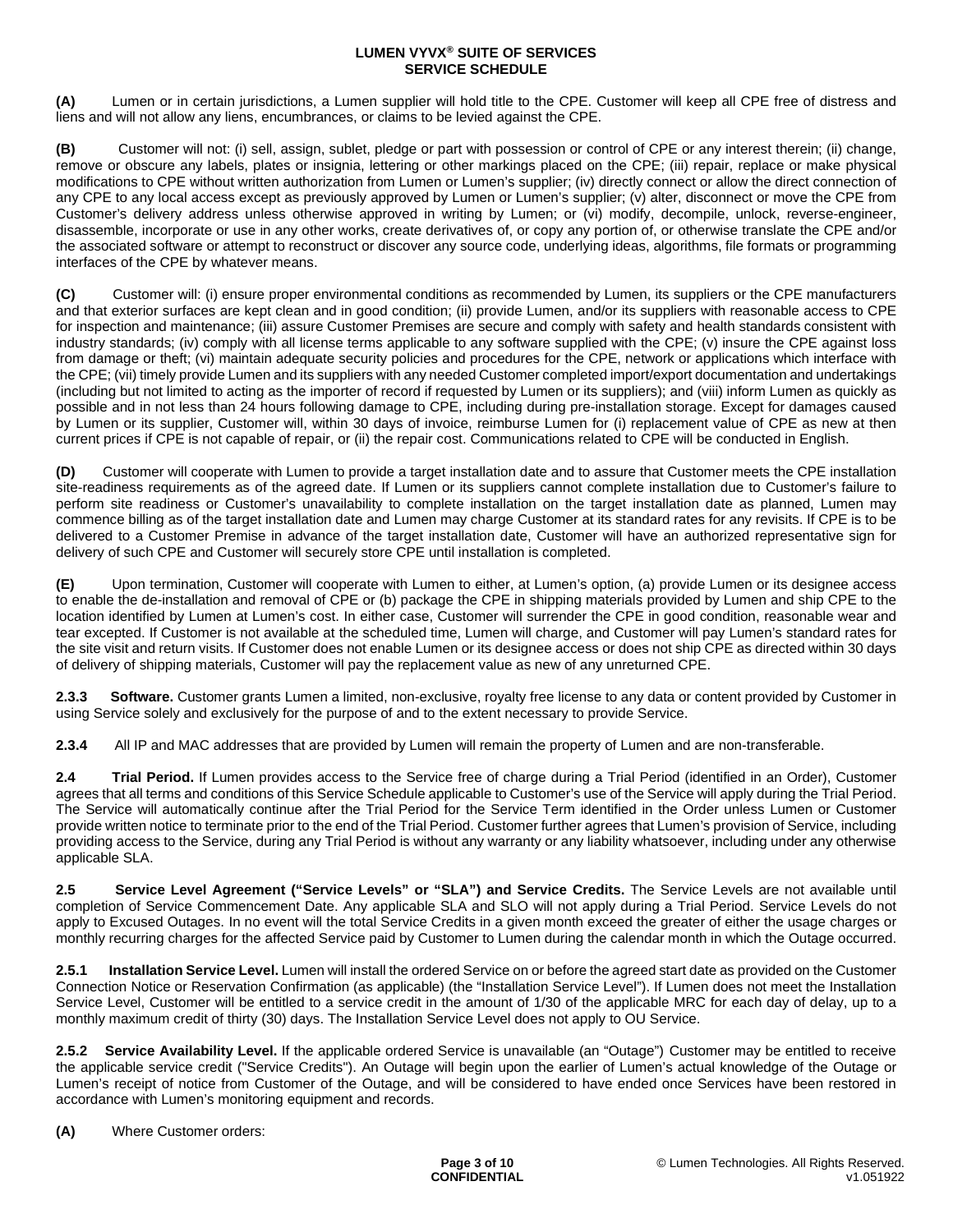- (1) OU Service by itself; or
- (2) OU Service combined with VIA (where Internet access is provided by a Lumen affiliate) and CPE is unable to send or receive traffic at the Customer Premises identified in the applicable Order; or
- (3) OU Service combined with MVNS and the CPE is unable to send or receive traffic (i.e. data or video) at the Customer Premises identified in an applicable Order,

then Customer may be entitled to a Service Credit pursuant to the table below for any continuous uninterrupted Outage of one minute or longer:

| <b>Cumulative Outage</b><br><b>Duration per</b><br><b>Reservation (in hrs;</b><br>min; secs) | <b>SLA Percentage – OU Service</b>                                                                                                                |
|----------------------------------------------------------------------------------------------|---------------------------------------------------------------------------------------------------------------------------------------------------|
| $00:0:01 - 00:01:00$                                                                         | No Credit                                                                                                                                         |
| 00:01:01 or greater                                                                          | Outage duration in number of minutes (rounded to the nearest full minute) multiplied by<br>the rate per minute charge for the affected OU Service |

**(B)** Where Customer orders:

- (2) Full-Time Service combined with VIA (where Internet access is provided via a Lumen affiliate) and CPE is unable to send or receive traffic (i.e. data or video) such that the data or video Service is unavailable at the Customer Premises identified in the applicable Order; or
- (3) Full-Time Service combined with MVNS and the CPE is unable to send or receive traffic (i.e. data or video) at the Customer Premises identified in the applicable Order.

For the Services that meet all the criteria in (B)(1), (2) or (3) above, Service Level Availability is 99.991%. If any of the Services identified in (B)(1), (2) or (3) above are subject to an Outage, Customer may be entitled to a Service Credit as set forth in the table below. Service Credits for Outages are based on cumulative Outages over a calendar month.

| Period of Outage in a month<br>(hours: minutes: seconds) | Standard service credit percentage<br>(Service Credit based on the Monthly<br>Recurring Charge ("MRC") for the<br>affected Service) |
|----------------------------------------------------------|-------------------------------------------------------------------------------------------------------------------------------------|
| $>00:00:00$ and $\leq 00:04:00$                          | $0\%$                                                                                                                               |
| >00:04:00 and ≤ 01:00:00                                 | 5%                                                                                                                                  |
| $>01:00:00$ and $\leq 04:00:00$                          | 10%                                                                                                                                 |
| $>04:00:00$ and $\leq 08:00:00$                          | <b>20%</b>                                                                                                                          |
| >08:00:00 and ≤ 12:00:00                                 | 30%                                                                                                                                 |
| $>12:00:00$ and ≤ 16:00:00                               | 40%                                                                                                                                 |
| $>16:00:00$ and ≤ 20:00:00                               | 50%                                                                                                                                 |
| $>$ 20:00:00 and ≤ 24:00:00                              | 60%                                                                                                                                 |
| >24:00:00                                                | 100%                                                                                                                                |

**(C)** Where the Customer orders Full-Time Service provisioned with Transport Stream Backup that includes:

(1) Two acquisition points;

(3) Diverse access components and diverse provider edge routers at the delivery location; and

(4) A single delivery point; and

(5) The CPE is unable to send or receive traffic (i.e. data or video)at a particular Customer Premises.

For the Services that meet all the criteria in (C) above, the Service Level Availability is 99.995%. If the Services identified in (C) (1-5) above are subject to an Outage, Customer may be entitled to a Service Credit as set forth in the table below. Service Credits for Outages are based on cumulative Outages over a calendar month.

<sup>(1)</sup> Full-Time Service by itself; or

<sup>(2)</sup> Diverse MVNS instances, diverse access components, and diverse provider edge routers at the acquisition location OR geographically redundant single threaded acquisition points;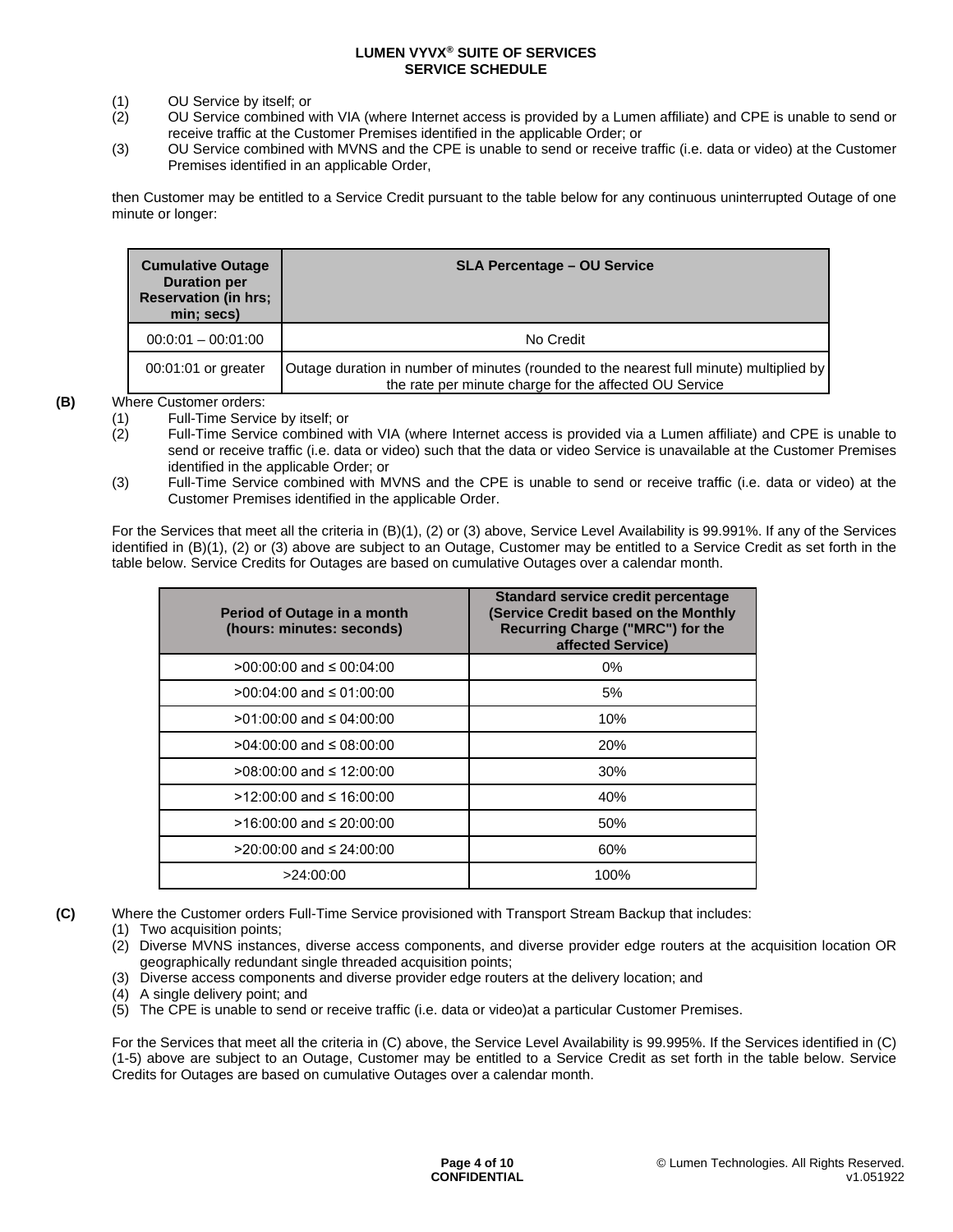| Period of Outage in a month<br>(hours: minutes: seconds) | <b>Standard Service Credit percentage</b><br>(Service Credit based on the Monthly<br>Recurring Charge ("MRC") for the<br>affected Service) |
|----------------------------------------------------------|--------------------------------------------------------------------------------------------------------------------------------------------|
| $>00:00:00$ and $\leq 00:02:20$                          | 0%                                                                                                                                         |
| $>0.00:02:20$ and $\leq 0.00:30:00$                      | 5%                                                                                                                                         |
| $>$ 00:30:00 and ≤ 02:00:00                              | 10%                                                                                                                                        |
| >02:00:00 and ≤ 04:00:00                                 | <b>20%</b>                                                                                                                                 |
| $>04:00:00$ and $\leq 6:00:00$                           | 30%                                                                                                                                        |
| $>6:00:00$ and $\leq 8:00:00$                            | 40%                                                                                                                                        |
| $>8:00:00$ and ≤ 10:00:00                                | 50%                                                                                                                                        |
| >10:00:00 and ≤ 12:00:00                                 | 60%                                                                                                                                        |
| >12:00:00                                                | 100%                                                                                                                                       |

**(D)** Where the Customer orders Full-Time Service that is diversly provisioned with another Full-Time Service so there are: (1) Two acquisition points;

- (2) Diverse MVNS instances, diverse access components, and diverse provider edge routers at the acquisition location OR geographically redundant single threaded acquisition locations;
- (3) Diverse MVNS instances, diverse access components, and diverse provider edge routers at the delivery location OR geographically redundant single threaded delivery locations;
- (4) Two delivery points; and<br>(5) The combined delivery po
- The combined delivery points are unable to deliver a single video service, then Customer will be entitled to a Service Credit pursuant to the equation in the table below:

For the Services that meet all the criteria in (D) (1-5) above, Service Level Availability is 100%. If the Services described in (D) (1-5) are subject to an Outage, Customer may be entitled to a Service Credit as set forth in the table below. Service Credits for Outages are based on cumulative Outages over a calendar month.

| Period of Outage in a month<br>(hours: minutes: seconds) | <b>Standard service credit percentage</b><br>(Service Credit based on the Monthly<br>Recurring Charge ("MRC") for the<br>affected Service) |
|----------------------------------------------------------|--------------------------------------------------------------------------------------------------------------------------------------------|
| >00:00:00 and ≤ 00:00:03                                 | 0%                                                                                                                                         |
| >00:00:03 and ≤ 00:04:00                                 | 25%                                                                                                                                        |
| >00:04:00 and ≤ 00:15:00                                 | 50%                                                                                                                                        |
| >00:15:00 and ≤ 01:00:00                                 | 75%                                                                                                                                        |
| >1.00.00                                                 | 100%                                                                                                                                       |

**(E)** Where Customer orders VIA in conjunction with Internet Service provided by a Lumen affiliate and CPE is unable to send or receive traffic (i.e. data or video) at the Customer Premises identified in the applicable Order due to unavailability associated with the Internet Service, Customer will be entitled to the Service Level set forth in the applicable Service Schedule for Internet Service.

**(F)** Where Customer orders Local Access through Lumen in conjunction with any Service provided pursuant to this Service Schedule, Customer acknowledges that use of the Service is dependent on the Local Access. If Customer experiences an Outage attributable to Local Access, the third-party provider or Lumen SLA (as applicable) will apply; a copy of which is available to Customer upon request.

**2.5.3 Media Transformation SLA.** Media Transformation Availability SLA means the Expected Available Time, minus the "Media Transformation Outage" time, divided by the Expected Available Time, and multiplied by 100. "Media Transformation Outage" means a period of time in a calendar month or for the contracted event(s) the Media Transformation Services were not available to process the ingested media content for 2 or more consecutive 2-minute periods. "Expected Available Time" means the total minutes in a calendar month or for the contracted event(s), minus any Regular Scheduled Maintenance, upgrades, or planned downtime. If the Media Transformation Availability SLA is not met in a given calendar month or for the contracted event(s), Customer will be entitled to a Service credit in accordance with the table below: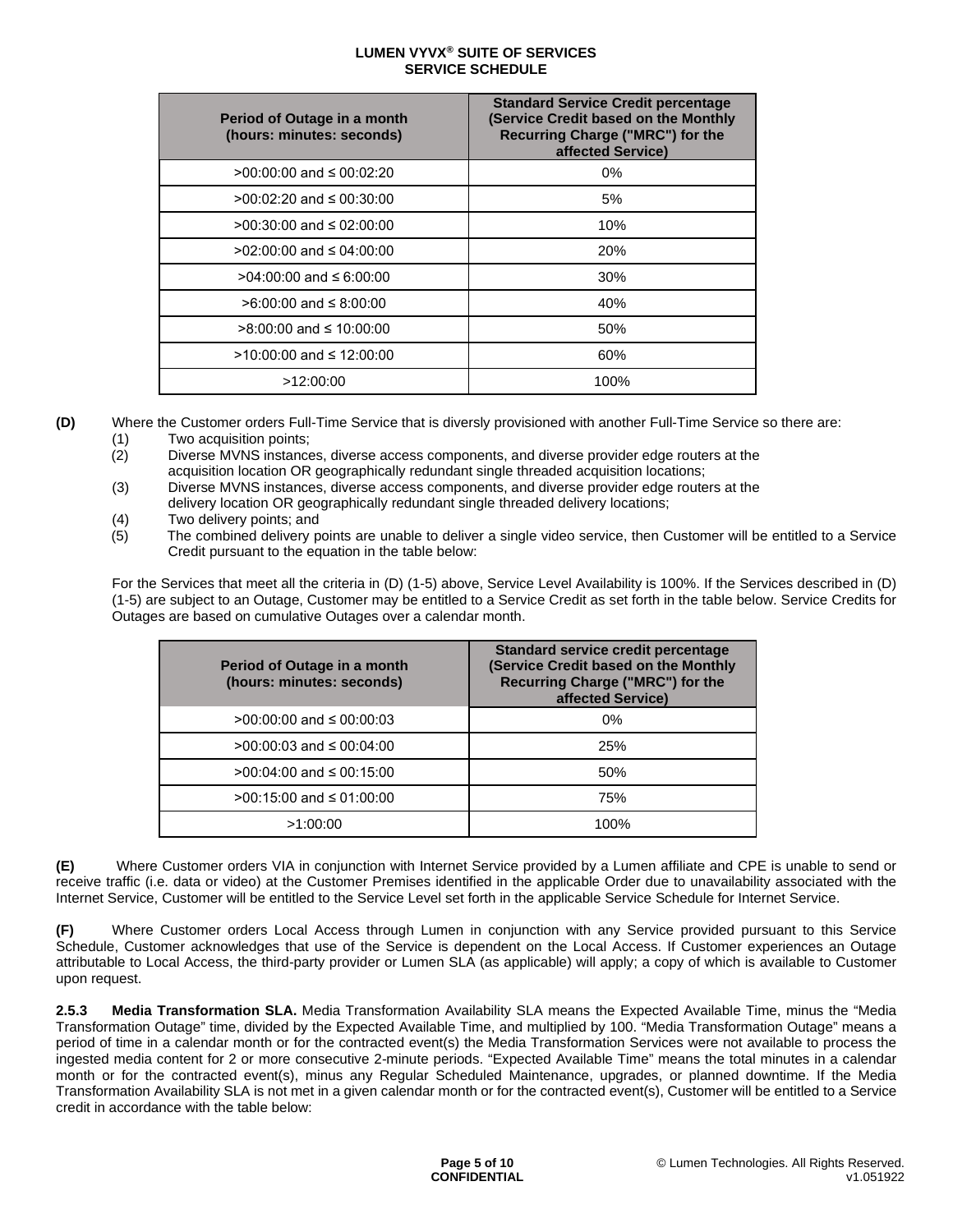| <b>Service</b><br><b>Availability SLA</b> | <b>Per Active Channel</b><br><b>Availability SLA</b> | <b>Per Active Channel Service Credit</b>                         |
|-------------------------------------------|------------------------------------------------------|------------------------------------------------------------------|
| 99.5%                                     | 99.5% to 100%                                        | 0%                                                               |
|                                           | 95% to 99.49%                                        | 5%                                                               |
|                                           | $90\% - 94.9\%$                                      | 10%                                                              |
|                                           | 89.9% and below                                      | 1% for each 1% of Unavailability<br>(50% maximum Service Credit) |

**(A) Exclusions.** Lumen will not be responsible for the following ("Excluded Outage"):

1. Periods of scheduled downtime as described below or Maintenance Windows. "Maintenance Window" will mean the total minutes in the reporting month represented by the day(s) and time(s) during which Lumen can perform maintenance of the Services. Lumen will use reasonable efforts to Lumen will use all reasonable efforts to provide prior notice and in the performance of the maintenance to mitigate impact to Customer.

2. Outage due to system administration, commands, file transfers performed by Customer representatives outside of published guidelines.

3. Outages or Service deficiencies caused by or related to the Customer's content sent the Media Transformation Service for processing from any source (e.g., cameras, production facilities/studios, storage archives), including but not limited to poor quality of content.

4. Outages or Service deficiencies related to the internet or private network connectivity used by Customer to send content to Media Transformation, including dropped packets, and lost segments.

**(B) Limitations.** Lumen is not responsible for what Customer, or any other vendor or subcontractor of Customer does to the content (i) prior to the content being ingested by the Service, including encryption or other security standards that may degrade content; and (ii) after being egressed from Media Transformation, including feeding content over public or private networks, through uplinks/downlinks with satellites; to other content delivery services or to other cloud based platforms.

**2.5.4 General Terms for all Service Levels; Exceptions.** Customer must request any Service Credit that may be due by submitting a written request to Lumen within sixty (60) calendar days of the conclusion of the month in which the Outage(s) occurs. Customer waives any right to Service Credits not requested within this sixty (60) calendar day period. Service Credits will be issued once validated by Lumen and applied toward the invoice which Customer receives no later than two (2) months following Customer's Service Credit request.

## **3. Customer Responsibilities.**

## **3.1 Orders; Term; Termination.**

**3.1.1** A Reservation is required for OU Service. For all other Services, Customer may execute an Order. All Services are subject to availability and Reservation Confirmation. The Reservation will serve as Customer's Connection Notice. In lieu of any other commencement of billing provisions that may otherwise apply in the Agreement, billing will commence on the earlier of the agreed start date stated on Customer's Connection Notice or the date the applicable Service is available for use ("Service Commencement Date"). The Service Commencement Date for Services with a Trial period will be the date the Trial Period expires.

**3.1.2** If any Reservation or Order includes a Commitment Obligation, the following additional conditions will apply:

**(A)** Any Commitment Obligation is provided on a use it or lose it basis. At the end of the applicable Service Term or Reservation Period, Customer will be billed the difference between the Commitment Obligation and the actual hours or usage utilized and still unpaid. For avoidance of doubt, Commitment Obligation will refer to the dollar value equivalent of all minimum commitments (e.g. number of hours multiplied by the price per hour, etc.) made by the Customer if the actual commitment is not expressed as a minimum revenue commitment.

**(B)** If Customer cancels or terminates a Service for any reason other than default or if a Service is cancelled or terminated by Lumen for default by Customer, the Commitment Obligation is in lieu of any cancellation charges stated elsewhere in the Agreement. Customer may terminate Services at any time during a Trial Period; provided the effective date of termination occurs prior to expiration of the Trial Period.

**3.1.3** Full-Time Service will continue month-to-month at the expiration of the Service Term at existing rates, subject to adjustment by Lumen on 30 days' advance written notice. OU Service will automatically expire at the end of the Reservation Period, subject to Section 3.1.4 below.

**3.1.4** Any requests by Customer to either advance the beginning time or extend the ending time of a Reservation after the Reservation Confirmation has been sent to Customer are subject to availability. Customer agrees to pay any additional charges that may apply.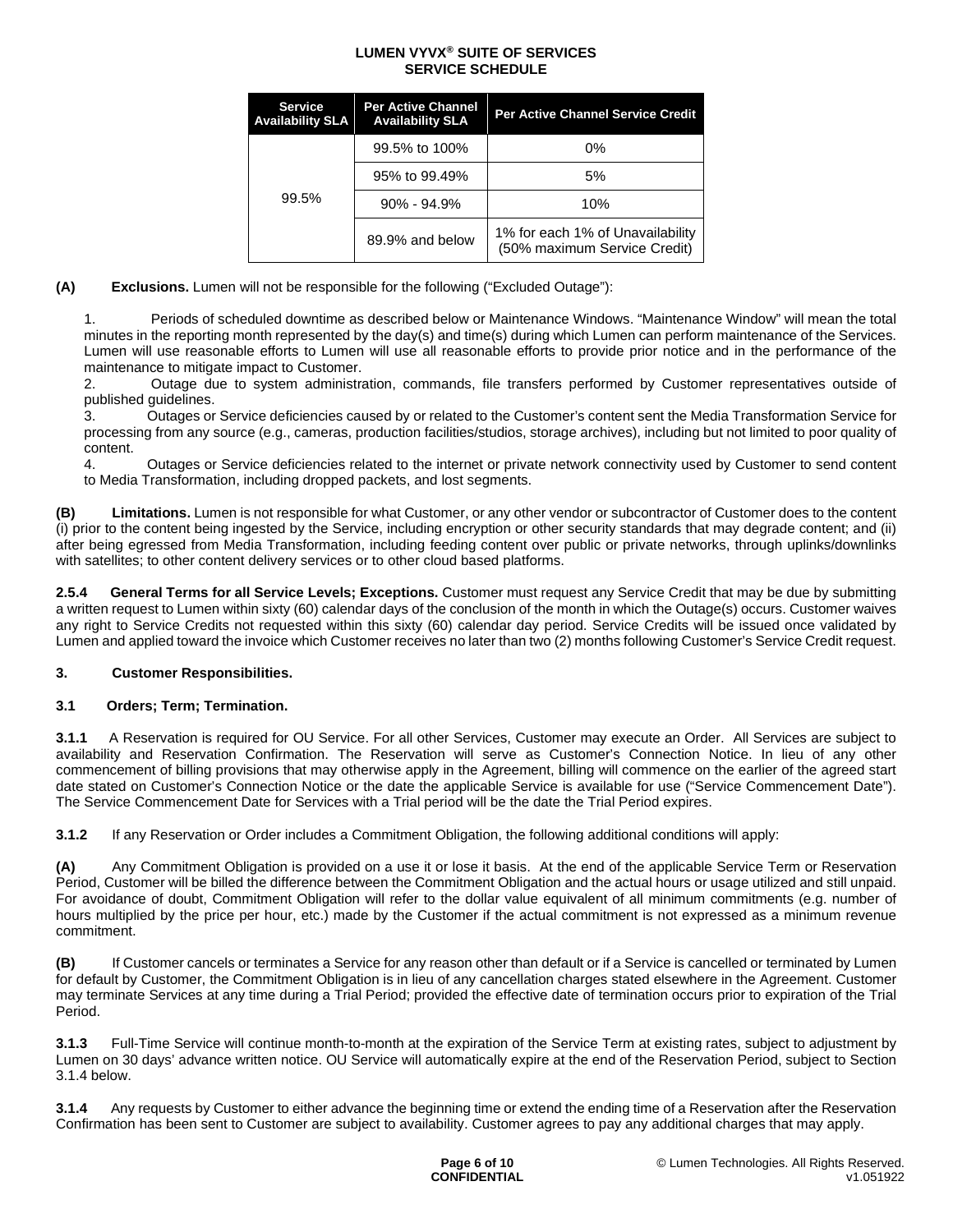**3.2 Customer Information.** Customer must provide a point of contact with current, complete and accurate contact information that is reachable 24/7 for the Service's required notifications and should be authorized to consent to make, or direct, changes to the Customer's Service, as applicable. Customer must provide Lumen with advance notice of at least five business days of any network topology or system changes that may affect the Service. For changes that are Service or price impacting, changes must be agreed to in a new Order before the change will go into effect.

**3.3** Lumen may subcontract any or all work to be performed. Customer must cooperate with Lumen and Lumen's partners or subcontractors in coordinating setup of the Service.

**3.4 Portal Data.** Customer is responsible for maintaining the confidentiality of and protecting access to all usernames and passwords it creates or assigns (collectively, "Credentials"), and is solely responsible for all activities that occur under the Credentials. Customer agrees to promptly notify Lumen of any actual or suspected unauthorized use of any Credentials. Lumen reserves the right to terminate upon notice any Credentials that Lumen reasonably determines may have been accessed or used by an unauthorized third party and will provide prompt notice to Customer. For added security, Lumen recommends two-factor authentication in conjunction with all Credentials.

## **3.5 Media Transformation specific terms.**

Lumen will provide reasonable advanced notice, targeting 60 business days, if any upgrade to Media Transformation requires any changes or alteration to any data, interfaces, programs, operating systems, operating environments, or other equipment, software, or information in order to obtain the full functionality, performance of Media Transformation prior to installation of the upgrade. Maintenance and availability of previous versions of the software will be limited and Lumen is not responsible or liability for any failures in Service to the extent caused by failure by Customer to make needed changes.

Lumen will provide Customer at least 60 days' notice in advance of any services, features or capabilities being deprecated or no longer supported. Lumen will use commercially reasonable efforts to support Customer's continued use of such service for the duration of its Initial Term; provided however, such support is not a guarantee.

Customer will indemnify, defend, and hold Lumen harmless from and against all reasonable expenses (including reasonable attorney's fees) and damages finally awarded by a court of competent jurisdiction or a settlement approved in writing by Lumen, arising out of any claim by a third party that the Customer Media Content infringes, misappropriates, or otherwise violates that third party's rights in any intellectual property right. Notwithstanding the foregoing, Customer will have no obligation under this section to the extent that the infringement claim is based on the modification of the Customer Media Content by Lumen or its vendor or any agents, licensors, or subcontractors working on behalf of Lumen and Customer.

Customer grants to Lumen, a perpetual, non-exclusive, worldwide, sublicensable license to copy, create derivative works from, process and publish the Media Content as required to provide Media Transformation in accordance with this Service Schedule. Customer agrees to have all required rights, approvals, licenses, sublicenses, or any other required authorizations, including from its end-users, content creators or publishers (collectively, the "Approvals") prior to submitting any content for processing using Media Transformation.

Customer acknowledges that Lumen and its vendor collect data for purposes of monitoring and deploying the solution and may be delivered to support actional events or in conjunction with reporting, billing, and operational support & quality control purposes. Customer agrees to the collection and use of this information for these purposes.

Customer will not try to gain unauthorized access to, test the vulnerability of, or disrupt the Media Transformation services; or use in a way intended to work around the Media Transformation technical limitations or usage limits.

The Media Transformation service is designed for the provision and management of video, audio and/or data for entertainment use (or uses ancillary to entertainment use such as contribution and distribution of content to entertainment networks) only. The Media Transformation service is not designed, tested, manufactured or intended for operation or use in relation to any (i) military or military support activity; (ii) intelligence gathering, dissemination or planning activity; (iii) medical or medical observation activities; (iv) flight, navigation or related communication or planning activity (including without limitation activity in relation to air or space flight); or (v) any other inherently dangerous, life-endangering or life-support applications. If Customer uses Media Transformation for a use other than entertainment purposes, then its use is at its own risk without any recourse against or with respect to Lumen.

Notwithstanding anything to the contrary in the Agreement, Customer is prohibited from reselling the Media Transformation Service without the express written consent of Lumen. In addition, Customer will not (i) rent, lease, distribute, sell, assign, or otherwise transfer rights to the Media Transformation Services; or (ii) use the Services for timesharing or service bureau purposes or otherwise for the benefit of a third party.

### **4. Additional Service Limitations and Disclaimers.**

**4.1 Privacy/Data Protection.** Customer acknowledges that Lumen may process personal information of Customer and/or its end users in connection with providing, monitoring and managing the Services, including across national borders. Lumen may also disclose such information to its affiliates and underlying vendors for similar processing in connection with providing the Service or to comply with applicable law. Customer is responsible for complying with all privacy and data protection laws and regulations regarding Customer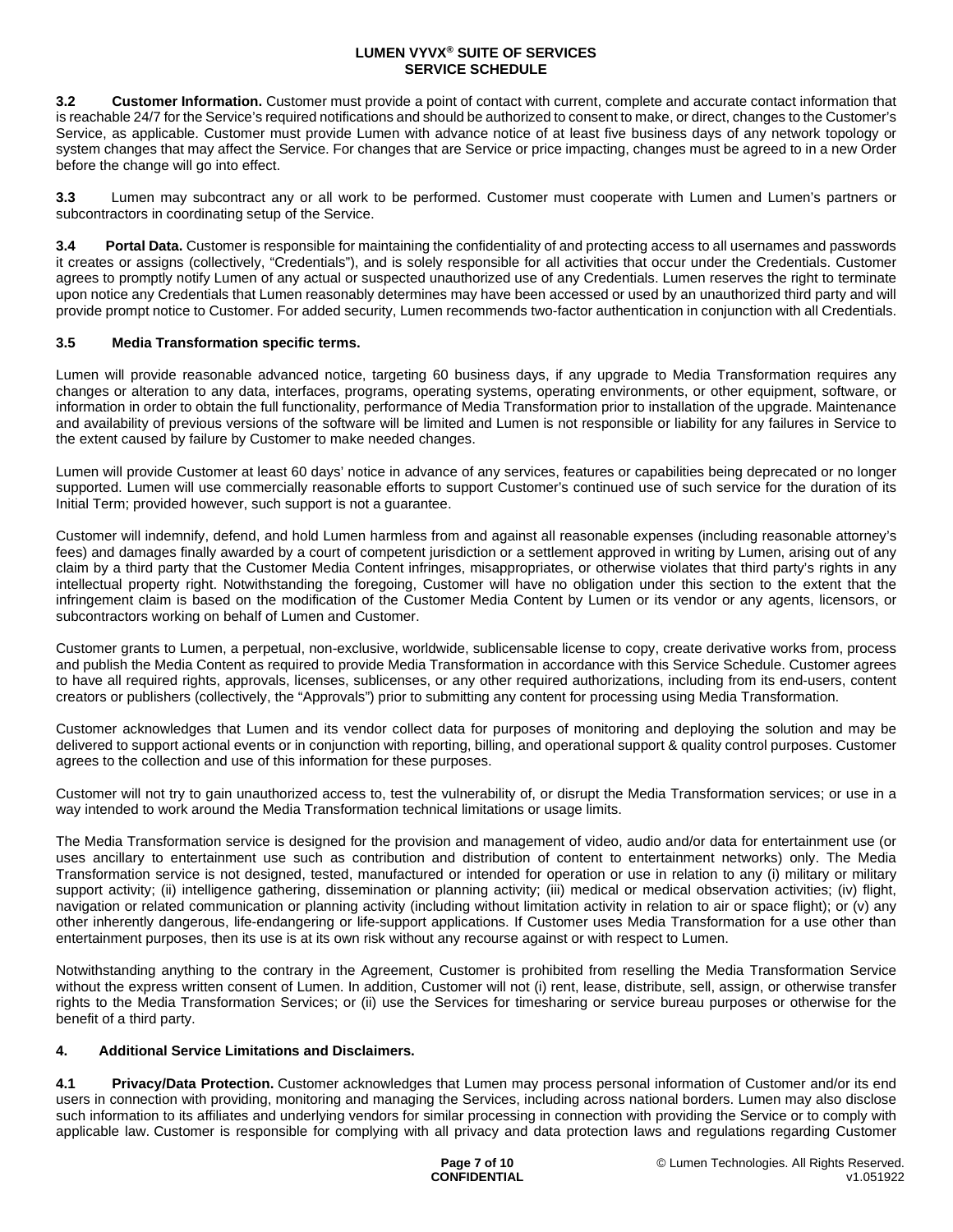content, end users, and other relevant data Customer elects to process via the Services, including ensuring a valid legal basis and adequate notifications for all such processing. Customer is solely responsible for properly configuring and using the Service and taking its own steps to maintain appropriate security controls, information protection, and backup (if applicable) of any data, which may include the use of encryption technology to protect such data from unauthorized access or use. Given that Customer determines which data to process via the Service and which security measures to apply to such data, notwithstanding anything else to the contrary in this Service Schedule or the Agreement, Customer and not Lumen will be responsible for whether the Services are suitable to process the relevant data.

## **4.2 Security; Disclaimers; Liability.**

**4.2.1 Security.** Customer acknowledges and agrees that use of the Service necessarily involves transmission of content over networks that are not owned, operated, or controlled by Lumen and that it is Customer's responsibility to choose what, if any, security measures are needed to protect content. Lumen is not responsible for any content (including the security thereof) that is lost, altered, intercepted, or stored across such networks or via use of the Services. Lumen and its third party suppliers do not warrant that security procedures will be error-free, that transmissions of content will be free of disruptions or secure or that unauthorized third parties will never be able to defeat Lumen's security measures or those of its third-party service providers.

**4.2.2 DISCLAIMER.** LUMEN AND ITS THIRD-PARTY SUPPLIERS HAVE NO OBLIGATION TO MONITOR, CONTROL, OR VET USER CONTENT. LUMEN AND ITS THIRD PARTY SUPPLIERS MAKE NO REPRESENTATIONS OR WARRANTIES, EXPRESS OR IMPLIED, AND ALL SUCH WARRANTIES ARE EXPRESSLY EXCLUDED INCLUDING (I) IMPLIED WARRANTIES OF NON-INFRINGEMENT, MERCHANTABILITY AND FITNESS FOR A PARTICULAR PURPOSE OR OPERATION WITHOUT INTERRUPTION; (II) THE QUALITY, ACCURACY, OR RELIABILITY OF THE SERVICES; OR (III) THE NETWORK CAPACITY OR QUALITY OF NETWORK SERVICES CONTROLLED BY THIRD PARTIES OR QUALITY OF END-USERS' HARDWARE OR EQUIPMENT (IV) THAT THE PERFORMANCE OF THE SERVICES WILL RENDER CUSTOMER'S SYSTEMS INVULNERABLE TO SECURITY BREACHES. Neither Lumen or its suppliers will be liable for any damages or liabilities however classified including third party claims which Customer or third parties may incur as a result of: (i) non-compliance with any standards which apply to Customer; and/or (ii) loss or corruption of data or information transmitted through the Service. Any obligation of Lumen to defend, indemnify or hold customer harmless for any intellectual property related claims as may be set forth in the Agreement are hereby disclaimed in their entirety by Customer with respect to the Services.

**4.2.3 Direct Damages.** Except for the payment and indemnification obligations of Customer and subject to the Damages Liability Limitations and Exclusions provisions in the Agreement or similar waiver of consequential damages provision, the total aggregate liability of each party arising from or related to this Service Schedule will not exceed the total MRCs, NRCs, and usage charges paid or payable to Lumen for the affected Services under this Service Schedule in the twelve months immediately preceding the first event giving rise to the cause of action; or for Occasional Use Services, the total charges for the Reservation giving rise to the cause of action ("Damage Cap"). This limit applies collectively to Lumen, its affiliates, contractors and suppliers.

**4.3 Intellectual Property.** All intellectual property provided under this Service Schedule (collectively, "Intellectual Property") is in all respects the sole and exclusive property of Lumen, its affiliates and/or its licensors, vendors or manufacturers. Nothing contained in this Service Schedule will be construed to convey to, or create in, Customer any right, title, license or interest in or to the Intellectual Property.

# **4.4 Customer Content.**

**4.4.1** Customer will indemnify, defend and hold Lumen, its directors, officers, and employees harmless from any loss, damage, claims, costs, liability or expenses, including without limitation reasonable attorneys' fees (collectively, "Loss") directly or indirectly arising from or relating to any (1) Service Content, including, without limitation, any Loss directly or indirectly arising from or relating to any infringement, misappropriation, failure to have all appropriate licenses and/or permissions to utilized, distribute, transmit or deliver Service Content, or any other violation of any intellectual property right in or relating to any Service Content; or (2) any breach by Customer of the representations, warranties, or covenants of Customer in this Service Schedule.

**4.4.2** Depending on Customer's role associated with Service Content, Customer may be deemed the actual or purported owner, licensee or other applicable rights holder of the select Service Content ("Originator") or a third party having rights permitted by the Originator to utilize the Service Content (a "Distributor"). Customer represents, warrants and covenants that it (1) will have and will maintain the requisite authority, licenses and/or rights to use, perform, copy, replicate, display, transmit, distribute, create derivative works of (if applicable), redistribute, broadcast, rebroadcast or otherwise disseminate any Service Content ("Distribution Rights"); and (2) such Distribution Rights will include all rights (a) in and to the Service Content necessary for Lumen to perform the Services, and (b) necessary for Customer to authorize Lumen to perform any and all of the foregoing Distribution Rights on Customer's behalf as necessary to perform the Services (collectively, "Customer Redistribution Obligations"). Customer hereby authorizes and grants to Lumen all the foregoing rights in and to the Service Content necessary for Lumen to perform the Services for Customer under this Service Schedule. Furthermore, where Distributor utilizes Vyvx LCD to acquire certain Service Content and/or replicate or otherwise reproduce such Service Content to more than one subscriber and/or end user ("Replication Rights"), Distributor must (i) secure authorized Distribution Rights, Customer Redistribution Rights and Replication Rights from the Originator, and (ii) acquire one instance of Vyvx LCD for each instance of Service Content Customer intends to acquire, replicate and/or otherwise reproduce. Notwithstanding anything to the contrary in any other agreement between the parties, including the Agreement and confidentiality agreements: (1) Customer agrees that Lumen may disclose to any Originator Customer's identity and any Distribution Rights claimed by Customer with respect to such Originator's actual or purported

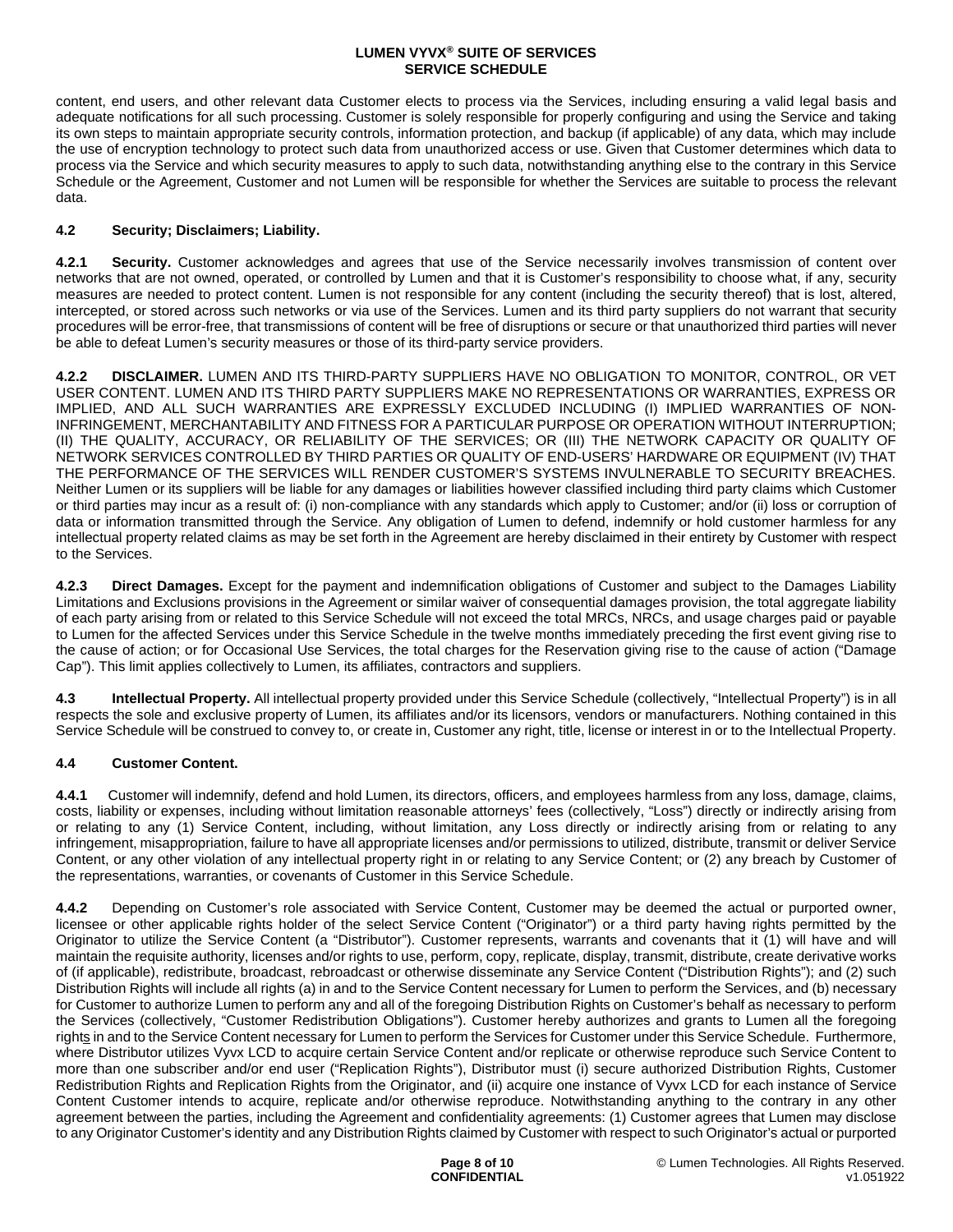of Service Content, and (2) in the event that an Originator disputes any of Customer's Distribution Rights delivered in conjunction with Vyvx LCD or any other Services, Lumen and/or such Originator will have the right, in their sole and absolute discretion, to invalidate and/or replace the disputed Service Content with alternate content in conjunction with Vyvx LCD or other Services ("Substitution") without any breach by Lumen of this Agreement. Lumen will use commercially reasonable efforts to notify Customer in the event of a Substitution provided it receives such notification from the Originator.

**4.4.3 No Vault Service.** While Lumen automatically replicates all Service Content uploaded via any Service provided under this Service Schedule, Service is not a "vault" service and Lumen recommends that Customer maintain a master copy of all Service Content. Lumen will have no liability for any claims relating to the destruction, loss, security or corruption of Service Content.

**4.5** Customer understands and acknowledges the Services are not designed to any specific security requirements and are not suitable for regulated content, including the transmittal or maintenance of protected health information consistent with the Health Insurance Portability and Accountability Act (HIPAA), as amended or any other personal or sensitive information. Customer warrants and represents that it will not use the Services to maintain, transmit or store protected health information. Customer will indemnify, defend and hold Lumen and its affiliates harmless from and against any and all Loss(es) resulting from or arising out Customer use of the Service for such purpose.

## **5. Definitions.**

"Authorized Representatives" means Customer's up to date list of employees and/or contractors who have authorized access to Customer Equipment at a Teleport.

"Base Broadcast Fiber Video Delivery Service" collectively refers to Vyvx® Occasional Use Video Service ("OU Service" or an "Event") or Vyvx® dedicated or full-time Video Service ("Full-Time Service").

"Beginning Demarcation Point" is the point at which Lumen obtains control of Customer's signal for transmission.

"Commitment Obligation" means a minimum revenue, hours or usage commitment, as identified on the Order.

"CPE" means equipment owned, leased or licensed and maintained by Lumen or its vendors (i.e. routers, switches, video network adaptor units, video encoders or decoders, cabling, and ancillary telecommunications gear) and associated firmware or related software.

"Customer Equipment" means equipment and/or other materials, including applications, systems and software that Customer is solely responsible for selecting, supplying, installing, operating, and maintaining in order to receive the Service.

"Customer Premises" means either a Customer owned and operated location or a Customer's end user's premises as designated by Customer.

"Ending Demarcation Point" is the point at which Lumen relinquishes control of Customer's signal having already transmitted it.

"Excused Outage" will also mean, for purposes of this Service Schedule, the Service Levels will not apply, and Customer will not be entitled to receive a credit or exercise a termination right under the applicable Service Level, for (a) the acts, inactions or omissions of Customer, its employees, contractors or agents or its end users, including failure to timely provide approvals or consents or failure to comply with Customer responsibilities to the extent it results in degradation or failure of Service(s) or inability of Lumen to contact Customer; (b) failure or malfunction of Customer Equipment; (c) Regularly Scheduled Maintenance or emergency maintenance, alteration or implementation; (d) Lumen's lack of access to the Customer Premises where reasonably required to restore Service; (e) Customer's failure to release the Service for testing or repair and/or continuing to use the Service on an impaired basis: (f) improper or inaccurate network specifications or topology provided by Customer or changes without notice to Lumen; (g) Customer is in breach of its obligations under the Agreement or this Service Schedule; (h) the failure of power, the public internet, or insufficient or unavailable connectivity not provided by Lumen, including the failure of the cable or physical connection(s) that connect the CPE to minimum point of entry at the Customer Premises; (i) the failure of third party services (including but not limited to third party Teleport or Transponders); (j) interference from third party transmission or usage and sun transit outage and rain fade; (k) equipment failures at the signal acquisition point where redundant equipment is not included in the architecture; (I) Local Access Service; (m) third party content or technology, designs or instructions; or (n) unsupported system configurations, devices and platforms to the extent it results in degradation or failure of Service(s).

"Global Events" means a custom-built video transmission solution that supports specific events. The Global Events solution includes (but is not limited to) compression, frame rate conversion, audio remapping, and video recording.

"Local Access" means local access service either provided by Lumen ("Lumen Local Access") or a third-party provider on Customer's behalf ("Third Party Local Access"). Local Access may also be referred to as Video Local Access in other Service-related documents.

"Managed Video Network Service" or "MVNS" enables connectivity (via a circuit(s) provided by Lumen) for the aggregation and transmission of certain video and data services between a Customer Premises and the Lumen POP.